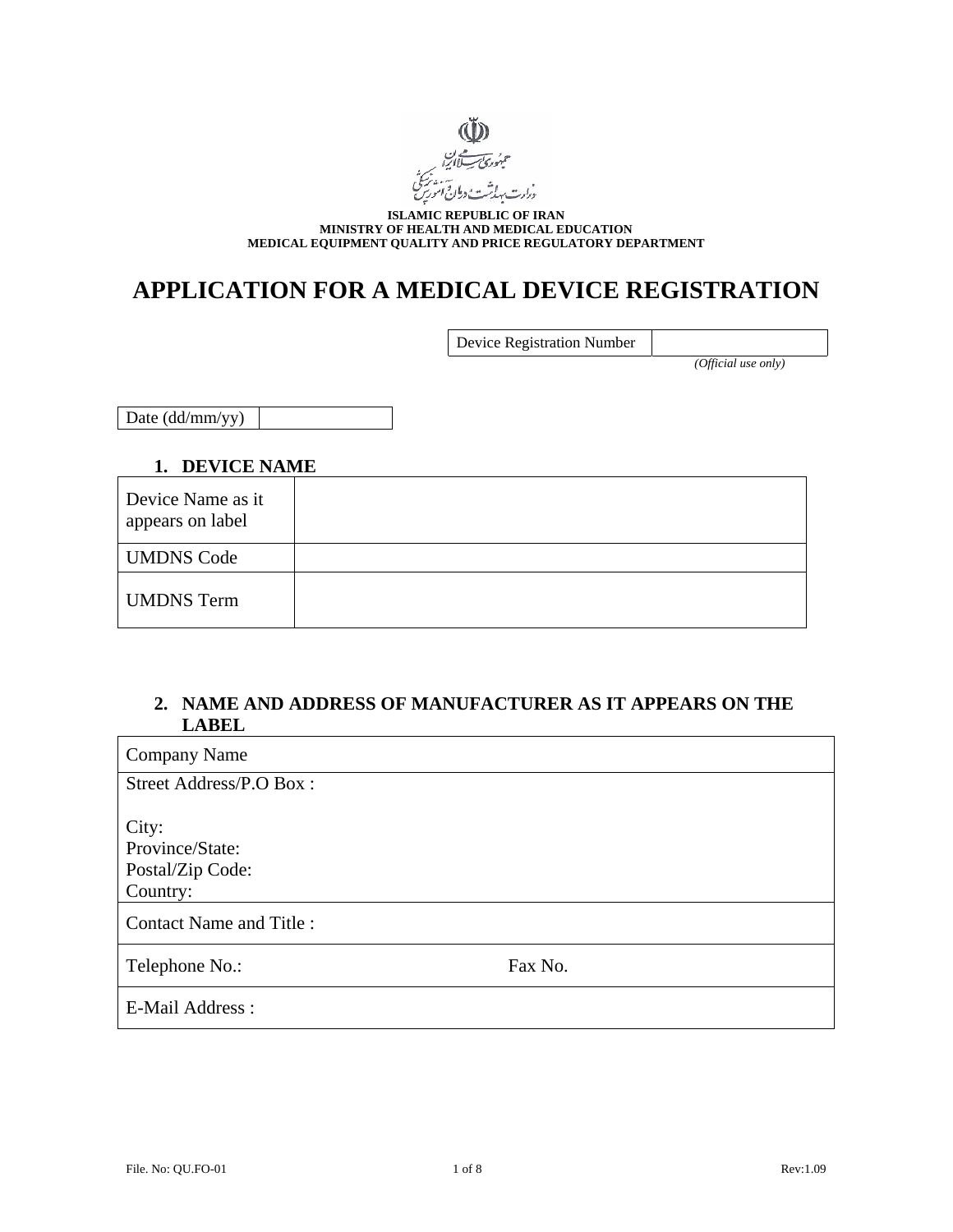# **3. NAME AND ADDRESS OF ORIGINAL EQUIPMENT MANUFACTURER (OEM) (if applicable)**

| <b>Company Name</b>                                      |         |
|----------------------------------------------------------|---------|
| Street Address/P.O Box:                                  |         |
| City:<br>Province/State:<br>Postal/Zip Code:<br>Country: |         |
| <b>Contact Name and Title:</b>                           |         |
| Telephone No.:                                           | Fax No. |
| E-Mail Address:                                          |         |

# **4. DEVICE CLASSIFICATION**

| <b>IRAN</b>    | n. | Εl             |            | US FDA         |          |  |
|----------------|----|----------------|------------|----------------|----------|--|
| Classification | D  | Classification | Пa         | Classification | щ,       |  |
|                | ⌒  |                | IIb        |                | ттт<br>ш |  |
|                |    |                | TTT<br>111 |                |          |  |

# **5. DEVICE CATEGORY**

| Anesthesiology             | Neurology               |  |
|----------------------------|-------------------------|--|
| Cardiovascular             | Obstetrics & Gynecology |  |
| Dental                     | Ophthalmology           |  |
| Ear, Nose & Throat         | Orthopedics             |  |
| Gastroenterology & Urology | Physical Medicine       |  |
| General & Plastic Surgery  | Radiology/Imaging       |  |
| General Hospital           |                         |  |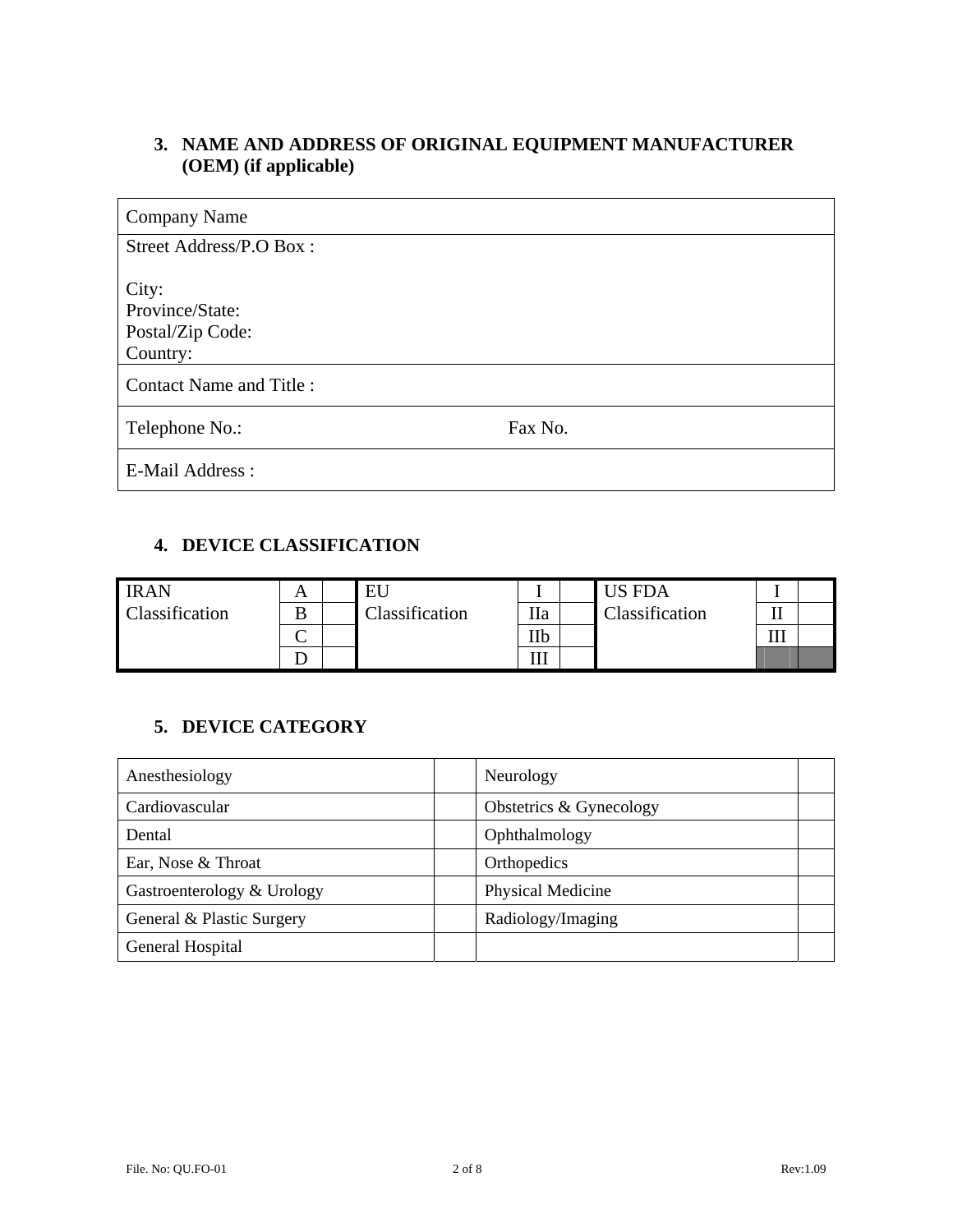### **6. DOES THIS DEVICE CONTAIN A DRUG?**

 $Yes \_\_\_$  No  $\_\_\_\$ 

IF YES

Generic Name of Drug:

Brand / Trade Name of Drug:

Drug Manufacturer:

# **7. PURPOSE/INTENDED USE**

A description of the medical conditions, purposes and uses for which the device is manufactured, sold or represented*: [Note: Failure to supply an appropriate level of detail may result in the application being rejected.]* 

### **8. CONTRA-INDICATIONS**

Details informing the users and/or patient and allowing the medical staff to brief the patient on any contra-indications, warnings and any precautions to be taken (where appropriate): *[Note: Failure to supply an appropriate level of detail may result in the application being rejected.]*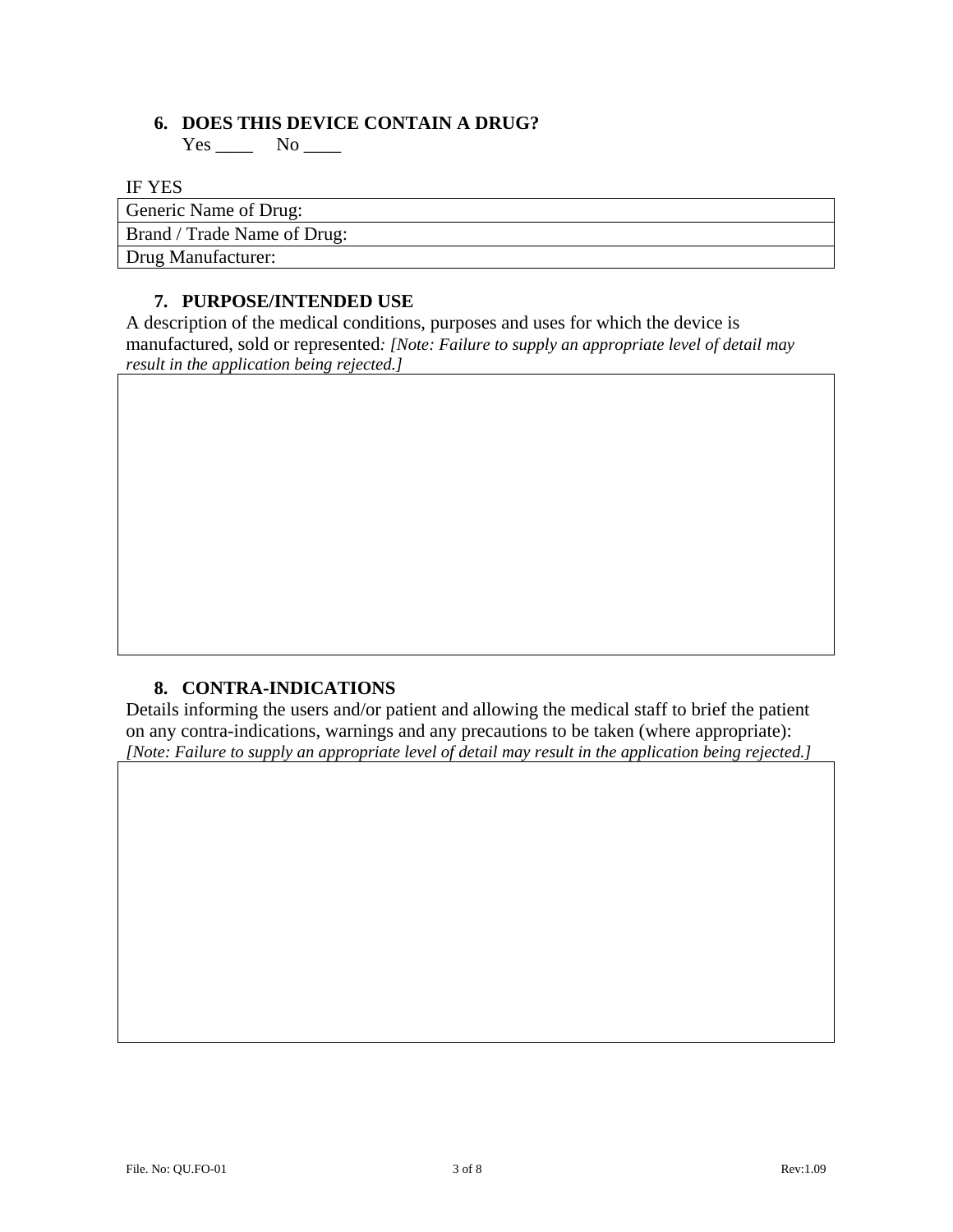# **9. DEVICE DETAIL**

Please provide the following information, as applicable to registration application type, and where applicable for each component device, part or accessory. (Add Additional Copy if necessary)

| Name of Device, Components, Parts and/or<br>Accessories as per product label | <b>UMDNS</b><br>Code | Model or<br>catalogue<br>number | <b>Unit Price</b> |
|------------------------------------------------------------------------------|----------------------|---------------------------------|-------------------|
|                                                                              |                      |                                 |                   |
|                                                                              |                      |                                 |                   |
|                                                                              |                      |                                 |                   |
|                                                                              |                      |                                 |                   |
|                                                                              |                      |                                 |                   |
|                                                                              |                      |                                 |                   |
|                                                                              |                      |                                 |                   |
|                                                                              |                      |                                 |                   |
|                                                                              |                      |                                 |                   |
|                                                                              |                      |                                 |                   |
|                                                                              |                      |                                 |                   |
|                                                                              |                      |                                 |                   |
|                                                                              |                      |                                 |                   |
|                                                                              |                      |                                 |                   |
|                                                                              |                      |                                 |                   |
|                                                                              |                      |                                 |                   |
|                                                                              |                      |                                 |                   |
|                                                                              |                      |                                 |                   |
|                                                                              |                      |                                 |                   |
|                                                                              |                      |                                 |                   |
|                                                                              |                      |                                 |                   |
|                                                                              |                      |                                 |                   |
|                                                                              |                      |                                 |                   |
|                                                                              |                      |                                 |                   |
|                                                                              |                      |                                 |                   |
|                                                                              |                      |                                 |                   |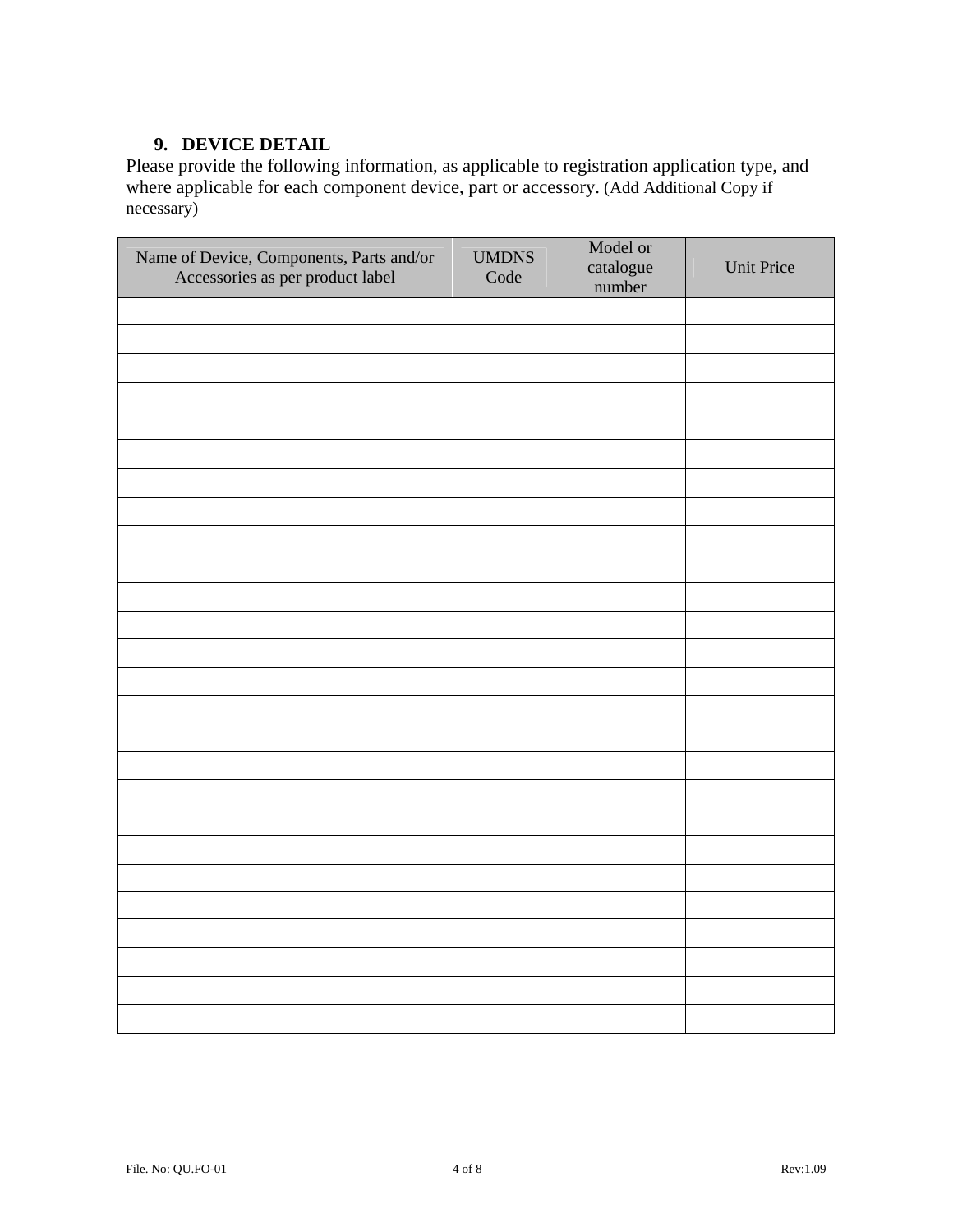**10. In addition to items 1 to 9, of the Device Registration Application following information is requested, please indicate (X) which of the relevant information requirements listed below are included as attachments to this application. For details regarding content and format please refer to the GUIDANCE FOR "APPLICATION FOR A MEDICAL DEVICE REGISTRATION"** 

| <b>Cover Page</b>                                                                                                                                                                                                                                                    |  |
|----------------------------------------------------------------------------------------------------------------------------------------------------------------------------------------------------------------------------------------------------------------------|--|
| Executive summary                                                                                                                                                                                                                                                    |  |
| Table of contents                                                                                                                                                                                                                                                    |  |
| Device Description (principles of operation & materials used in construction and<br>packaging, describing each of the functional components of the device, with labeled pictorial<br>representation of the device in the form of diagrams, photographs or drawings.) |  |
| Design Philosophy                                                                                                                                                                                                                                                    |  |
| <b>Marketing History</b>                                                                                                                                                                                                                                             |  |
| List of Standards                                                                                                                                                                                                                                                    |  |
| Method of Sterilization (if applicable)                                                                                                                                                                                                                              |  |
| Summary of Safety and Effectiveness Studies (for class C and D only)                                                                                                                                                                                                 |  |
| Risk Management Report (for class C and D only)                                                                                                                                                                                                                      |  |
| Material Specifications (for class C and D only)                                                                                                                                                                                                                     |  |
| Labeling material                                                                                                                                                                                                                                                    |  |
| <b>Quality Management Certificate (ISO 13485)</b>                                                                                                                                                                                                                    |  |
| FDA Approval                                                                                                                                                                                                                                                         |  |
| <b>CE</b> Approval                                                                                                                                                                                                                                                   |  |

**We, the manufacturer, signed and stamped all documents which are attached and hereby certify that the information provided on this application and in any attached documentation is correct, complete and guarantee the quality of the products are exported to Iran. If any false data are found, we assume legal responsibility, and hold responsibility for all the consequences arising thereafter and this is grounds for refusal to issue registration certificate.** 

**Name of Signing Official:\_\_\_\_\_\_\_\_\_\_\_\_\_\_\_\_\_\_\_\_\_\_\_\_\_\_\_\_\_\_\_\_\_\_\_\_\_\_\_** 

| <b>Title:</b> | <b>Managing Director</b>          | Sales Manager   |  |
|---------------|-----------------------------------|-----------------|--|
|               | <b>Regulatory Affairs Manager</b> | Other(Specify): |  |

**Signed: \_\_\_\_\_\_\_\_\_\_\_\_\_\_\_\_\_\_\_\_\_\_\_\_\_\_\_\_\_\_\_\_ Date:\_\_\_\_\_\_\_\_\_\_\_\_**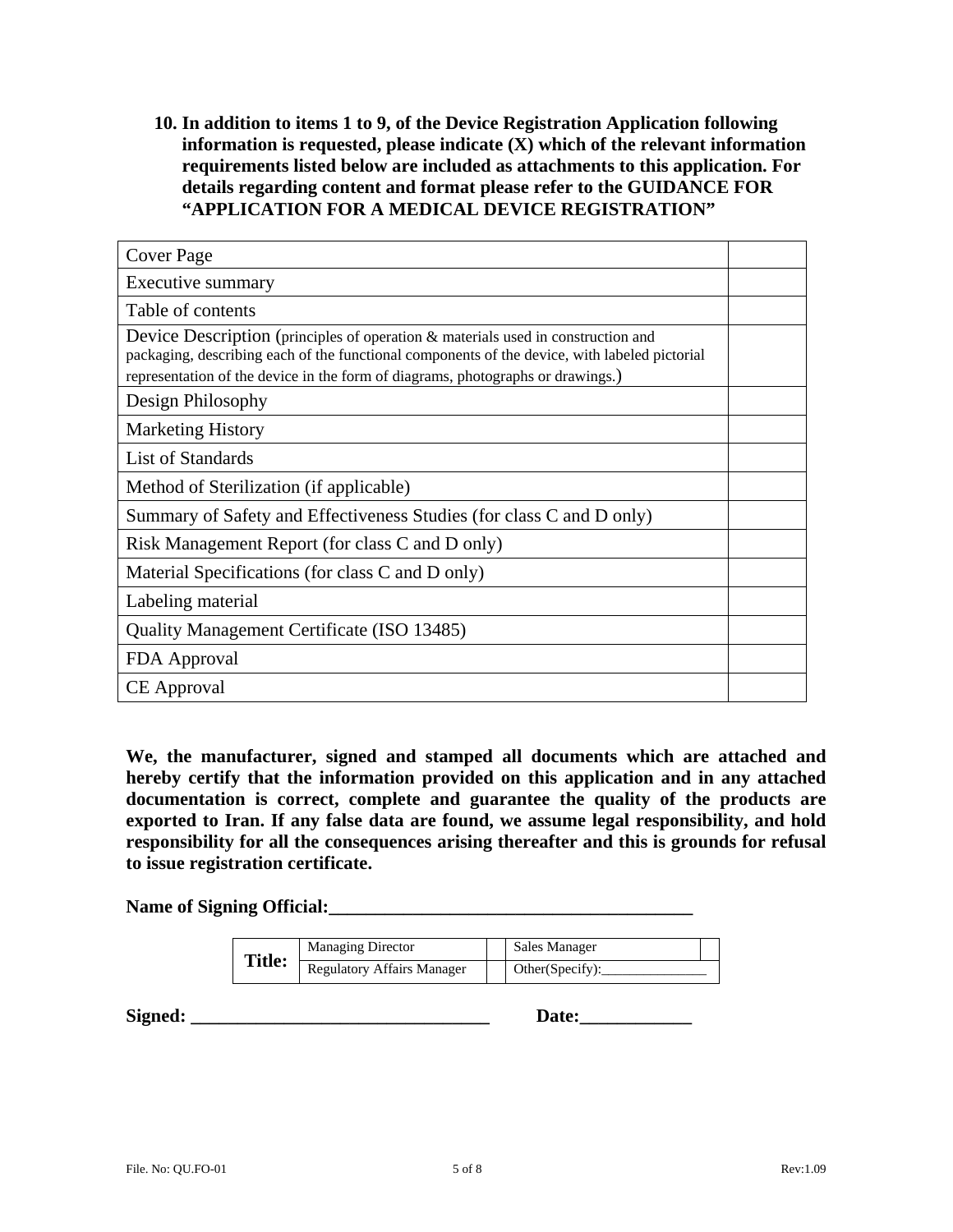#### **GUIDANCE FOR "APPLICATION FOR A MEDICAL DEVICE REGISTRATION"**

#### **Item 1: DEVICE NAME**

- *UMDNS Code and Title***:** UMDNS is an international controlled vocabulary for medical devices created and maintained by ECRI. It consists of terms (descriptors) and codes for categories of medical devices that permit classification and retrieval of information at various levels of specificity. For more information, or to license the use of UMDNS, please contact ECRI's UMDNS department at +1 (610) 825-6000, ext. 5524; fax +1 (610) 834-1275; e-mail umdns@ecri.org, or visit ECRI's Web site at www.ecri.org.

#### **Item 4: DEVICE CLASSIFICATION**

- Check classification of device according to European Directive 93/42/EEC or US FDA Rules and Iran's Medical Device Classification rules which is defined according to GLOBAL HARMONIZED TASK FORCE (GHTF), SG1/N015R22 proposed document (at web site www.ghtf.org).

IRAN has four classes of medical devices which generally correspond to EU's four classes, as illustrated in the following table:

| Iranian Medical Device |                          | European Council Directive |
|------------------------|--------------------------|----------------------------|
| Classification         |                          | 93/42/EEC (MDD)            |
| Class D                | Generally Corresponds to | Class III                  |
| Class C                | Generally Corresponds to | Class IIb                  |
| Class B                | Generally Corresponds to | Class IIa                  |
| Class A                | Generally Corresponds to | Class I                    |

#### **Item 10:**

- *Cover Page*
- *Executive summary* **:**

This section requests summary of all documentation which is provided in one or two pages.

- *Table of contents* 

#### - *Device Description* **:**

This section requires a general description of the device, including its principles of operation, and of the materials used in its construction and packaging. Each of the functional components of the device must be described, with labeled pictorial representation of the device in the form of diagrams, photographs or drawings.

Other information necessary to provide a thorough description of the device must be included. For example, for an implant, a description must be provided of the anatomical location of the device in the body, including any attachment mechanism for the device. Diagrams, illustrations or photographs of the implant in situ should also be supplied.

The materials used in the device and packaging must be specified. At a minimum, this will include all materials in direct contact with the user or patient. However, other materials of a significant nature must also be specified.

If the device contains a medicinal substance or drug, a description of the substance and its technical requirements must be provided.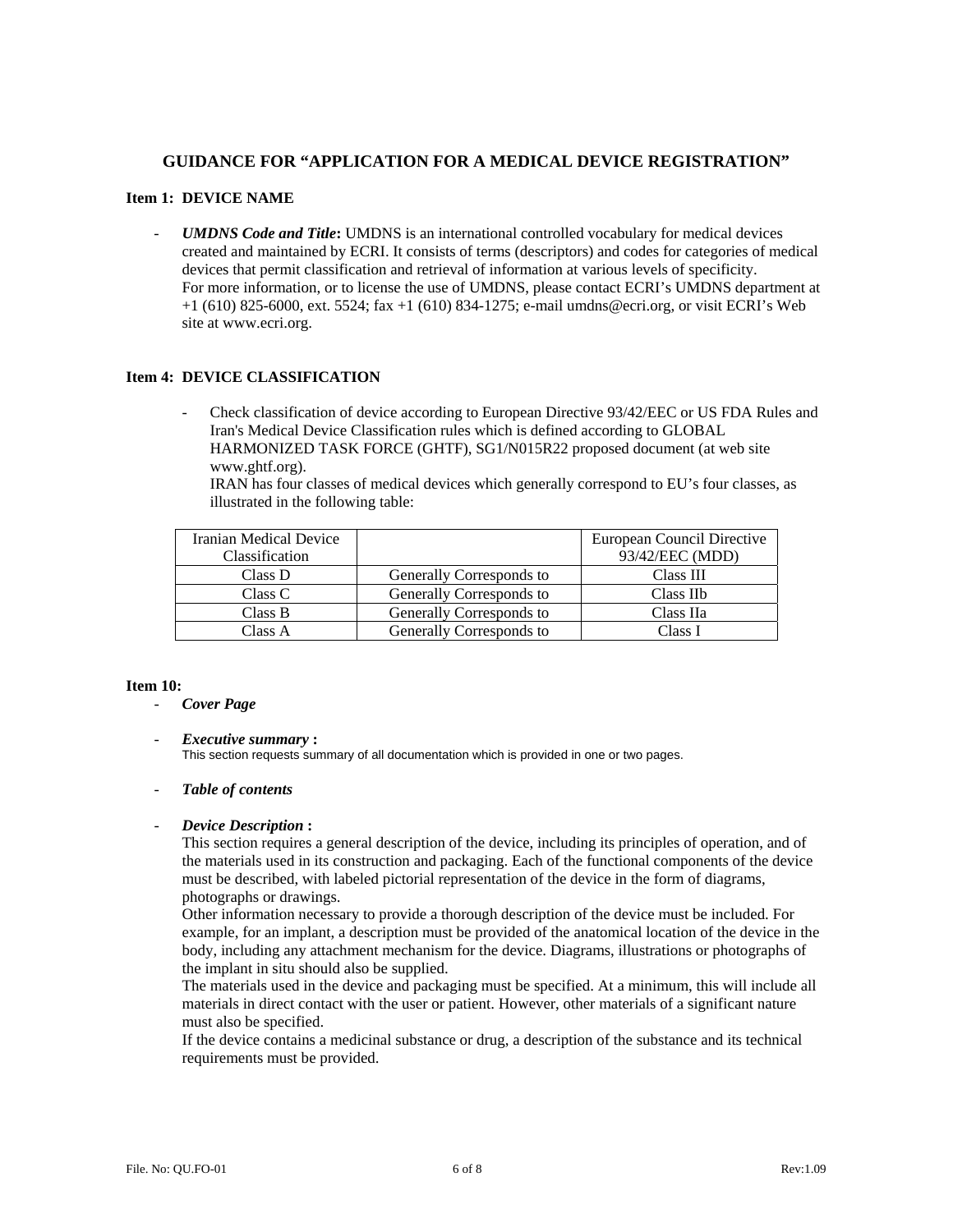#### - *Design Philosophy* **:**

This section requests a description of the features that enable the device to be used for the medical conditions and purposes for which it is manufactured, sold or represented by the manufacturer. To satisfy this requirement, a brief description of the design philosophy and performance specifications for the device should be provided, linking them to the claimed indications for use. References and comparisons with appropriate previous versions or generations of the device should be presented. A tabular format is preferred for this comparison.

In the event that the use of the device is self-evident to the intended user, the customary or most frequent conditions or uses of the device should be summarized.

This section should include an overview of the purposes and principles of operation for the device and a summary of the method of its use and operation, unless these instructions are not required for the safe, effective use of the device. Details on the strength of materials and the accuracy, sensitivity and specificity of the device should also be supplied.

The physical aspects of the device, including packaging, operational capabilities and the processing of inputs and the resultant outputs, must be provided. This should include a summary comparison of the design input parameters (operation specifications) with the resultant performance specifications (design output characteristics).

#### - *Marketing History* **:**

A summary of the marketing history of the device is requested. This would include a summary of special access requests made to the Programme and the outcome of these requests. In addition, the manufacturer must provide a list of countries where the device is currently being sold and the total number of units sold in those countries. A summary of reported problems with the device and details of any recalls in those countries is also required.

#### - *List of Standards* **:**

The manufacturer is required by this section to submit a list of standards applied, in whole or in part during the design and manufacture of the device. The full title, version or identifying number, date and responsible agency of each standard must be provided in a tabular format.

#### - *Method of Sterilization (if applicable)* **:**

The manufacturer is requested to provide a description of the sterilization method used and the packaging used to maintain sterility. This must include the type of sterilization process, the level of sterility assurance and an attestation that the process has been properly validated.

#### - *Summary of Safety and Effectiveness Studies (for class C and D only)* **:**

This section requests a summary of all studies that the manufacturer relies on to ensure that the device meets the safety and effectiveness, as well as the conclusions drawn from those studies by the manufacturer. This includes a summary of all preclinical physical testing, such as stress, fatigue, wear and shelf life, all biocompatibility testing and the results of all animal and previous clinical investigations.

#### - *Risk management Report (for class C and D only)* **:**

This section requires a risk management, comprised of an analysis and an evaluation of the risks inherent in the use of the device, as well as the risk reduction measures adopted to satisfy safety and effectiveness requirements.

The manufacturer must identify the individual or organization that carried out the risk analysis. The method of risk analysis must be appropriate for the device and the level of risk involved.

#### - *Material Specifications (for class C and D only)* **:**

This part of the application must provide details of material identifications and specifications, including raw materials and components. Information must include complete chemical and physical characterization of all component materials. The chemistry and polydispersity of custom-made polymers or resins must be provided, such as main chain structure, cross-link density and ratio of comonomers.